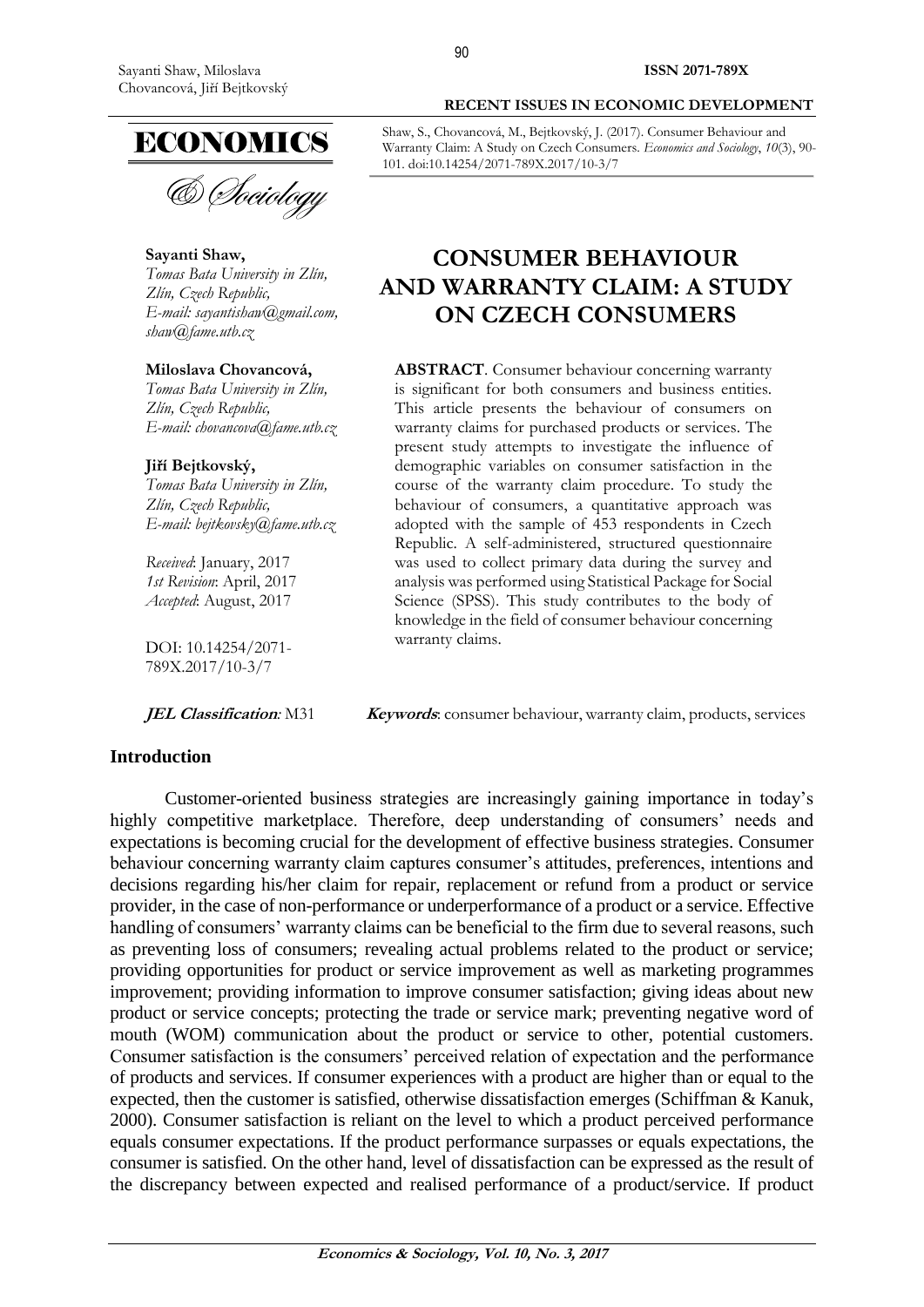performance falls short of expectations, the consumer is dissatisfied. During consumption or possession of goods or services, perceived dissatisfaction by consumers may turn into complaints against the failed goods or services. Customers' complaints may or may not be paired with a demand for redress. However, if consumers seek redress and the purchased goods or services are within the warranty period, that may lead them to claim the warranty for purchases, i.e. get repair, replacement or refund for the failed goods or services.

#### **1. Literature review**

A consumer complaint is defined as an action taken by an individual which involves communicating something negative regarding a product or service (Jacoby & Jaccard, 1981). Moreover, the concept of consumer complaint behaviour can be expressed as a set of multiple responses, some or all of which are triggered by perceived dissatisfaction with a purchase period. The research area of consumer complaint behaviour deals with identification and analysis of all aspects involved in consumer reaction to a product or a service failure and the consequent perceived dissatisfaction (Garín-Muñoz *et al.*, 2016). Several studies have been done to enrich the knowledge base concerning consumer complaint behaviour (Casado *et al.*, 2011; Liu & McClure, 2001; Mattila & Wirtz, 2004; Singh, 1988). Many previous studies have been conducted to study the factors related to complaint behaviour, i. e. personal, service, situational and macrofactors (Baker *et al.*, 2013; Ekinci *et al.*, 2016; Hansen *et al.*, 2010; Huppertz, 2003; Jin, 2010; Kanousi, 2005; Moliner Velázquez *et al.*, 2010; Swanson *et al.*, 2011). The issue of consumer complaint behaviour is dynamic and has tendency to change with respect to place, time and sector. Various previous studies have been done to assess the relationship between complaint behaviour and demographic variables such as age, gender, education, income. Demographic variables play significant roles in determining customer complaint behaviour (Li, 2010; Ndubisi & Ling, 2006). It was found that demographic factors such as age, gender, and education level play a very important role in customer complaint behaviour (Day, 1976; Heung & Lam, 2003; Keng *et al.*, 1995; Volkov *et al.*, 2002). In order to retain the existing customers and convert them to loyal ones, organisations must handle customers' complaints effectively and efficiently. In managing customers' complaints, it becomes strategically important to identify complaint behaviour differences related to customers. According Horáková (2015) university students with lower income are highly influenced by marketing tools such as price and various forms of discounts. From literature, it has been observed that consumers with different demographic attributes have different complaint behaviour. In this viewpoint, demographic characteristics play a significant role in determining complaint behaviour differences among consumers. Hence analysing consumers' complaint behaviour according to their demographic characteristics is an important part of consumer complaint management. However, there is no consensus on the effect of age, income and education on complaint behaviour (Boote, 1998; Broadbridge & Marshall, 1995; Hogarth *et al.*, 2001). It is stated that younger customers are more likely to complain than elder ones (Day, 1977; Grougiou & Pettigrew, 2009; Heung, 2000; Jacoby & Jaccard, 1981; Nimako & Mensah, 2012; Singh, 1989). Conversely, a positive relation was found between age and complaint behaviour (Phau & Baird, 2008). Most of the studies have found that consumers with higher education are more inclined to complain (Andreasen, 1988; Heung & Lam, 2003; Williams, 2002). Nevertheless, people who have higher education level are less likely to complain as compared to those with lower education level (Phau & Baird, 2008). Many studies suggest a positive link between income and complaint behaviour (Tronvoll, 2007). However, lower income and education group have been identified as having most problems in unfair deals and deceptions in the market compared to the other consumer groups (Haron & Paim, 2008; Mahayudin *et al.*, 2010). Nonetheless, there is no significant relationship between income and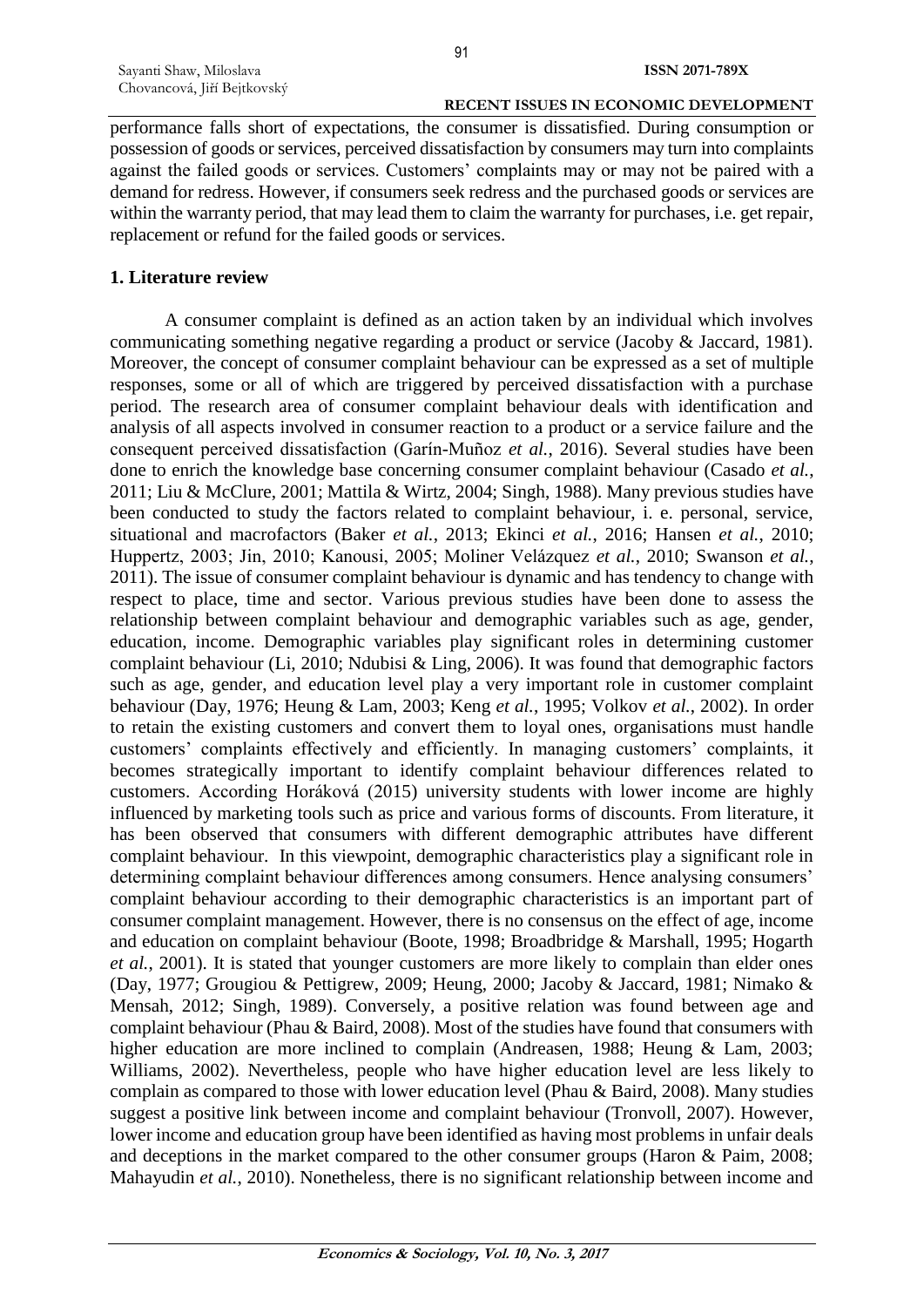complaint behaviour (Metehan & Zengin, 2011; Phau & Baird, 2008). Females are more inclined to complain than males (Chan *et al.*, 2016; Heung & Lam, 2003; Keng *et al.*, 1995). On the contrary, males are more inclined to complain than females, according to (Ngai *et al.*, 2007). At the same time, no significant relationship between females and males with respect to complaint behaviour was observed in (Metehan & Zengin, 2011; Phau & Baird, 2008).

Table 1. Influence of demographic characteristics on the consumer complaint behaviour in literature

| Author(s)                                | Demographic<br>attributes                                              | Design/Context/Approach                                                                                                                                                                                 | Findings                                                                                                                                                                                                                                                                                                                                                                   |
|------------------------------------------|------------------------------------------------------------------------|---------------------------------------------------------------------------------------------------------------------------------------------------------------------------------------------------------|----------------------------------------------------------------------------------------------------------------------------------------------------------------------------------------------------------------------------------------------------------------------------------------------------------------------------------------------------------------------------|
| Chan et al.<br>(2016)                    | Sex, age,<br>education<br>level and<br>employment<br>level             | In-depth interviews were<br>conducted with semi-<br>structured questions to 30<br>dissatisfied customers<br>(purposive sampling) who<br>frequently have their meal in<br>Asian full-service restaurants | In comparison to male, female<br>customers intend to complain more.<br>Customers having a high educational<br>level in place of complaining tend not to<br>revisit the restaurant.                                                                                                                                                                                         |
| Nimako &<br>Mensah<br>(2012)             | Gender, age,<br>education<br>level, income<br>and marital<br>status    | A cross-sectional survey<br>with self-administered<br>structured questionnaire<br>was conducted with 480<br>customers (convenient<br>sampling) from four<br>prominent mobile operators<br>in Ghana.     | Demographic variables such as marital<br>status and age show significant influence<br>on complaint behaviour. Whereas,<br>gender, income and education show no<br>significant effect. Married and older<br>respondents are inclined to complain<br>less in comparison to younger and<br>unmarried ones.                                                                    |
| Metehan &<br>Zengin<br>(2011)            | Age, income,<br>education,<br>occupation,<br>family size<br>and gender | Face to face surveys were<br>conducted at various<br>quarters of Ankara city<br>(Turkey) involving 762<br>customers.                                                                                    | No significant relationship was found<br>between complaint behaviour and<br>demographic characteristics such as<br>gender and income. On the other hands,<br>a positive correlation was found between<br>complaint behavior and demographic<br>attributes of occupation level and age.                                                                                     |
| Grougiou<br>$\&$<br>Pettigrew,<br>(2009) | Age                                                                    | In-depth (semi-structured)<br>interviews and projective<br>exercises were conducted with<br>60 customers facing negative<br>experiences in service.                                                     | Aged customers are less intended and<br>avoid voicing their dissatisfaction.                                                                                                                                                                                                                                                                                               |
| Phau &<br>Baird<br>(2008)                | Age, gender,<br>income and<br>education                                | Mail $(1,200)$ surveys were<br>conducted resulting in 157<br>respondents having<br>unsatisfactory experience<br>within last 12 months.                                                                  | The study states that respondents with<br>tertiary education are less inclined to<br>complain in comparison to those without.<br>No significant relationship was found<br>between complaint behaviour and<br>demographic characteristics such as<br>gender and income. On the other hands,<br>positive relation was found between<br>consumer complaint behaviour and age. |
| Ngai et al.<br>(2007)                    | Gender,<br>educational<br>level and age                                | Face-to-face interview<br>survey with questionnaire<br>was conducted by involving<br>271 visitors who had<br>previous experience of<br>staying in Hong Kong hotels.                                     | Older and male consumers intend to<br>complain more publicly. Whereas, well-<br>educated respondents are less inclined to<br>complain publicly.                                                                                                                                                                                                                            |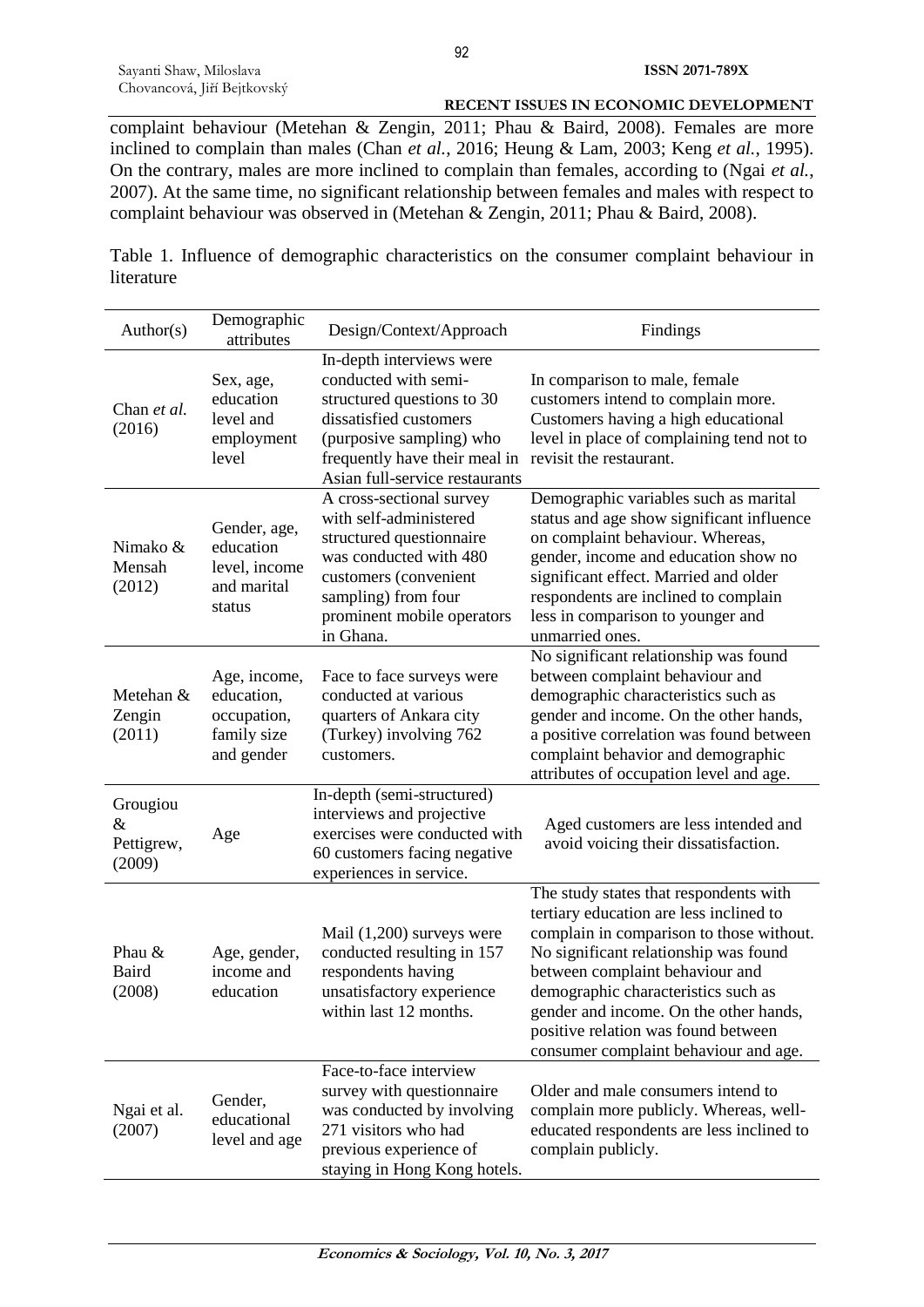|                         |                                            |                                                                                                                                                                                 | RECENT ISSUES IN ECONOMIC DEVELOPMENT                                                                                                                                                                                         |
|-------------------------|--------------------------------------------|---------------------------------------------------------------------------------------------------------------------------------------------------------------------------------|-------------------------------------------------------------------------------------------------------------------------------------------------------------------------------------------------------------------------------|
| Heung $&$<br>Lam (2003) | Gender, age<br>and<br>educational<br>level | A survey with self-<br>administered questionnaire<br>was conducted by involving<br>220 Chinese diners<br>(systematic random<br>sampling) of six Hong Kong<br>hotel restaurants. | Significant relationship was found<br>between complaint intention and<br>demographic variables such as age,<br>gender, and educational level. Well-<br>educated, young and female consumers<br>are more inclined to complain. |

*Source*: compiled by the authors.

A firm's complaint handling activities can involve restitution and compensation in the form of reimbursement, product/service replacement, credit, apology, repair, refund, and correction. Warranty claim can be stated as customer's claim for replacement, repair or compensation for the failed product or service. Consumer complaint behaviour has received considerable attention from researchers, scholars, and practitioners. Several studies have been conducted to cover different issues related to customer complaint behaviour. However, one of the aspects that has been overlooked is consumer behaviour regarding warranty claim. The novelty of this article lies in the aspect of providing basic empirical evidence of the effect of demographic variables on consumer satisfaction with warranty claim procedure in the context of the Czech Republic. Proper (improper) handling of consumers' warranty claims, arising as a result of product or service failures, may have far-reaching positive (negative) consequences for the firm's relationship with its customers (Shaw, 2017). Taking into account, the huge cost of losing a customer that surpasses the expense of making corrections or any settlements in handling customers' warranty claims, it turns out to be crucially important for companies to understand consumer behaviour in the matter of warranty claim and the relationship between consumer satisfaction with warranty claim procedure and demographic features of consumers. Theoretical and empirical research papers mentioned in the literature review serve as the empirical basis of our current research.

# **2. Objectives and Methodology**

### *2.1. Research objectives*

This article reports a study on consumer behaviour concerning warranty claim in the Czech Republic. To gain a better understanding of such behaviour, the objectives of this study are threefold:

- i. To observe demographic characteristics of respondents.
- ii. To study features of consumer behaviour concerning warranty claim.
- iii. To investigate whether there is a difference in consumer satisfaction with warranty claim procedure with respect to demographic variables.

The following hypotheses were developed to analyse the influence of demographic variables on consumer satisfaction with warranty claim procedure.

*H1*: There is no significant difference in consumer satisfaction with warranty claim procedure with respect to age.

*H2*: There is no significant difference in consumer satisfaction with warranty claim procedure with respect to highest level of education achieved.

*H3*: There is no significant difference in consumer satisfaction with warranty claim procedure with respect to net household income per single person /month.

*H4*: There is no significant difference in consumer satisfaction with warranty claim procedure with respect to gender.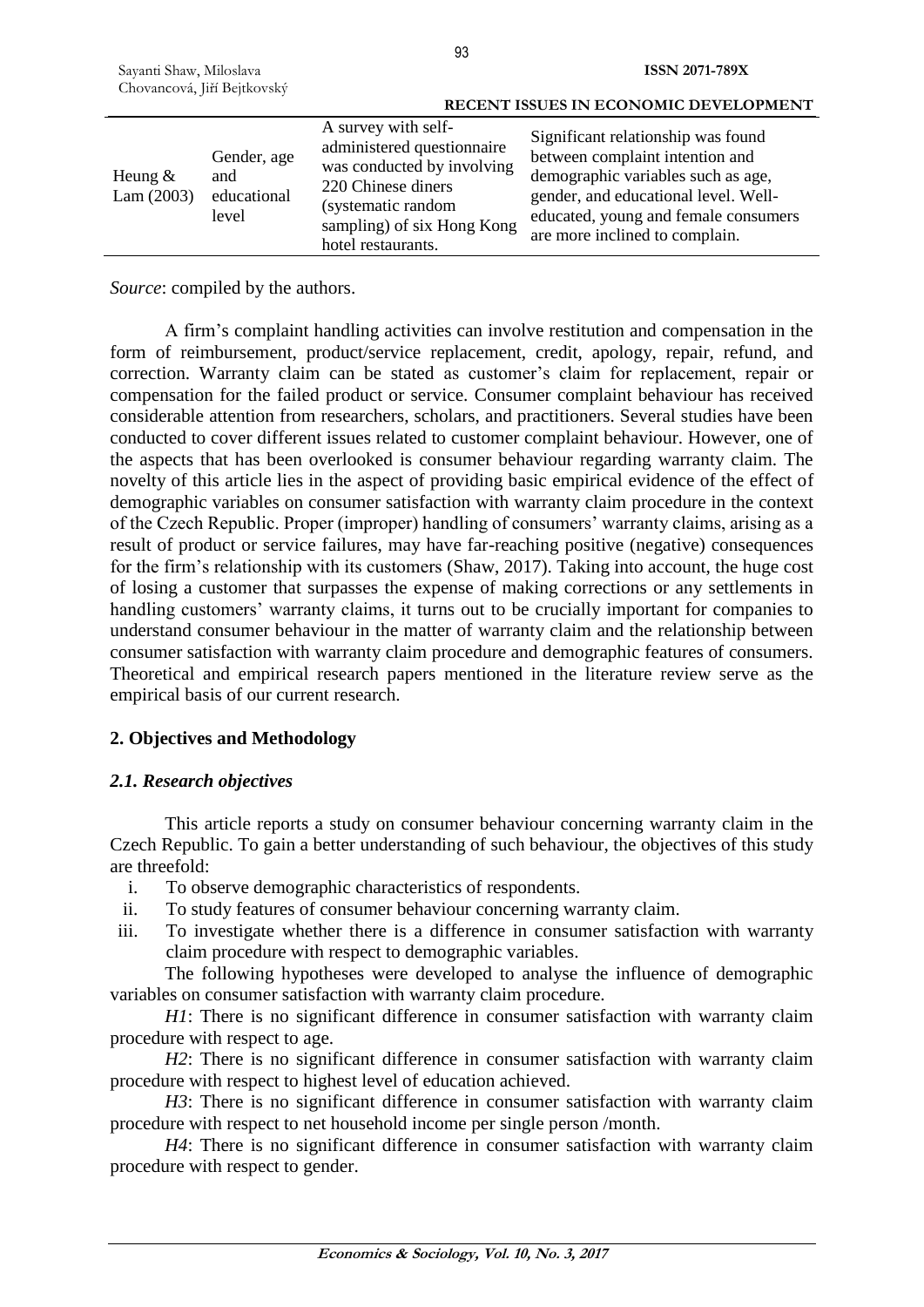# *2.2. Sampling*

This study investigates the behaviour of Czech customers regarding warranty claim, toward purchased products or availed services. In this study, consumer durable goods, consumer non – durable goods and consumer services are taken into account. A survey was performed by authors, with questionaries to collect data in the Czech Republic during November 2016 – January 2017 and subsequently analysis was performed. A quantitative approach was adopted with a sample size of 453 respondents, to study the behaviour of respondents in the matter of warranty claim. The sample of consumers were selected by simple random sampling method. The population of this study is 10.56 million (10,560,000), which is the total population of the Czech Republic in the year 2016. For determining the sample size, the Yamane formula has been adopted, i.e.  $n = N / (1 + Ne^2)$ , where,  $n =$  required size of sample; N = population size; and e = margin of error. Therefore the required sample size for this study is:

 $n = 10,560,000 / {1+10,560,000*(0.05)^2}$  $n = 399.98 \approx 400$ 

With  $N = 10,560,000$  and  $e = 5\%$  (95% confidence level), the required sample size is 400. Considering the fact that some questionnaires cannot be used due incomplete, invalid or no responses, a total of 550 questionnaires were distributed. Finally, 453 questionnaires were selected and used for further analysis. With a sample size of 453 respondents, the sampling error or the level of precision is 4.6%. The survey was intended to get data related to warranty claim issues.

### *2.3. Data collection*

A self-administered, structured questionnaire was used to collect primary data from consumers in the Czech Republic, during a survey programme. The survey questionnaire was comprised of three sections and had closed-ended questions. The first segment contained information about respondents' demographic profile i.e. age, gender, net household income per single person /month and the highest level of education achieved. The second part consisted of questions related to features of consumer behaviour concerning warranty claim such as frequency of claimed goods or services based on warranty in past two years, the minimum value of goods for warranty claim, source of information about the warranty claim procedure, and preferred mode for warranty claim settlement.

The third section was focused on determining respondents' satisfaction with warranty claim procedure. This segment was measured in five-point Likert scale  $(1 = \text{Strongly disagree})$ ;  $2 = Disagree$ ;  $3 = Neither agree nor disagree$ ;  $4 = Agree$ ;  $5 = Strongly agree$ ). In this part, five scale items were used to measure consumer satisfaction with warranty claim procedure. The consumer satisfaction with warranty claim procedure was assessed as the average score of the five scale items, that allows an overall 'consumer satisfaction with warranty claim procedure' score to be calculated; a higher score indicates higher satisfaction with warranty claim procedure.

### *2.4. Methods of data analysis*

The IBM Statistical Package for Social Science (SPSS) Statistics' Version 23 was used to analyse the data collected from the survey. Data were analysed using Descriptive Statistics, Cronbach's alpha, Independent-samples t-test, and One-way analysis of variance (ANOVA).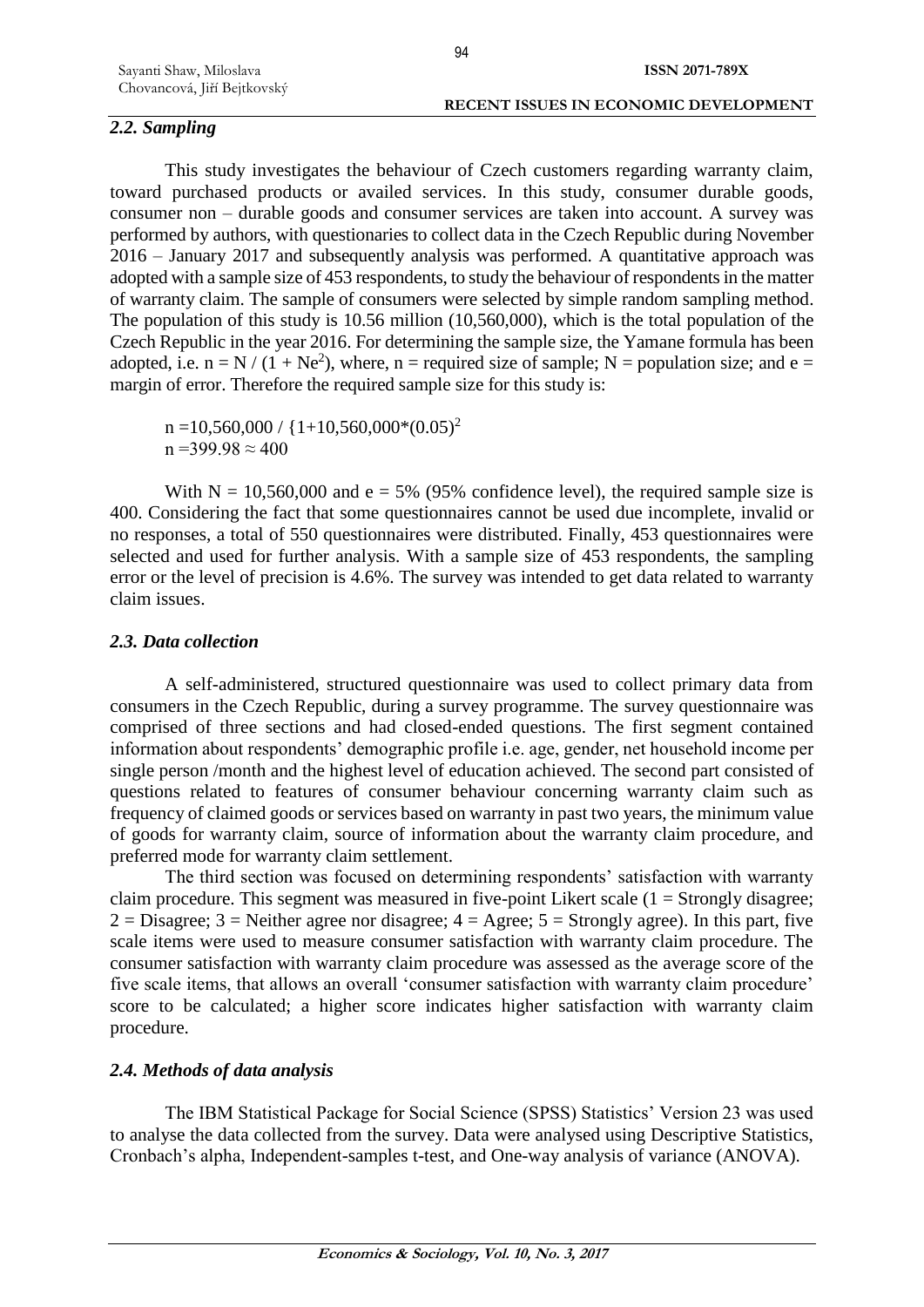### **3. Results and Discussion**

# *3.1. Demographic profile of respondents*

The demographic attributes of respondents such as age, gender, net household income per single person/month, and the highest level of education achieved are presented in *Table 2*.

|                         |                                | Total Sample Size $= 453$ |                |
|-------------------------|--------------------------------|---------------------------|----------------|
| Demographic variable    | Category                       | Number                    | Percentage (%) |
| Gender                  | Female                         | 258                       | 57.0           |
|                         | Male                           | 195                       | 43.0           |
| Age                     | $18 - 24$ years                | 267                       | 58.9           |
|                         | $25 - 34$ years                | 85                        | 18.8           |
|                         | $35 - 49$ years                | 66                        | 14.6           |
|                         | $50 - 65$ years                | 26                        | 5.7            |
|                         | 66 years and more              | 9                         | 2.0            |
| Highest level of        | Basic                          | 17                        | 3.8            |
| education achieved      | Vocational certificate         | 48                        | 10.6           |
|                         | High school with maturita exam | 298                       | 65.8           |
|                         | University                     | 90                        | 19.9           |
| Net household income    | Upto 5000 CZK                  | 29                        | 6.4            |
| per single person/month | $5001 - 10000$ CZK             | 128                       | 28.3           |
|                         | $100001 - 20000$ CZK           | 222                       | 49.0           |
|                         | 20001 CZK and more             | 74                        | 16.3           |

Table 2. Respondents' demographic profile

*Source*: authors' research.

It can be observed from *Table 2*, in terms of gender, there were slightly more females (57.0%) than males (43.0%). Looking at age distribution, most of the respondents were in the age group of 18-24 years (58.9%), followed by those in the age groups 25-34 years (18.8%) and 35-49 years (14.6%), while fewer were in the age groups 50-65 years (5.7%) and 66 years and more (2.0%). Consequently, most of the respondents consist of young and middle-aged consumers. The education backgrounds of the respondents i.e. 'highest level of education achieved' showed 3.8% with basic level of education, 10.6% had vocational certificate, whereas, the majority of the respondents (65.8%) had attained high school with maturita exam. However, the percentage of respondents with university level education is 19.9%. For 'net household income per single person/month' category, most of the respondents were in the income group of 10001-20000 CZK (49.0%), followed by those in the income groups 5001- 10000 CZK (28.3%) and 20000 CZK and more (16.3%), whereas, few were in the income group of up to 5000 CZK (6.4%). From all these findings, it can be understood that data were obtained from a sample that represents different demographic characteristics.

# *3.2. Features of consumer behaviour concerning warranty claim*

*Table 3* represents the frequency of claimed goods or services based on warranty in past two years with respect to the percentage (as a share in total) of respondents. The percentage of the respondents who had claimed goods or services in past two years once, twice, and thrice are 26.7%, 27.6% and 21.2% respectively with the percentage of respondents claiming goods or services twice being the highest, as shown in *Table 3.*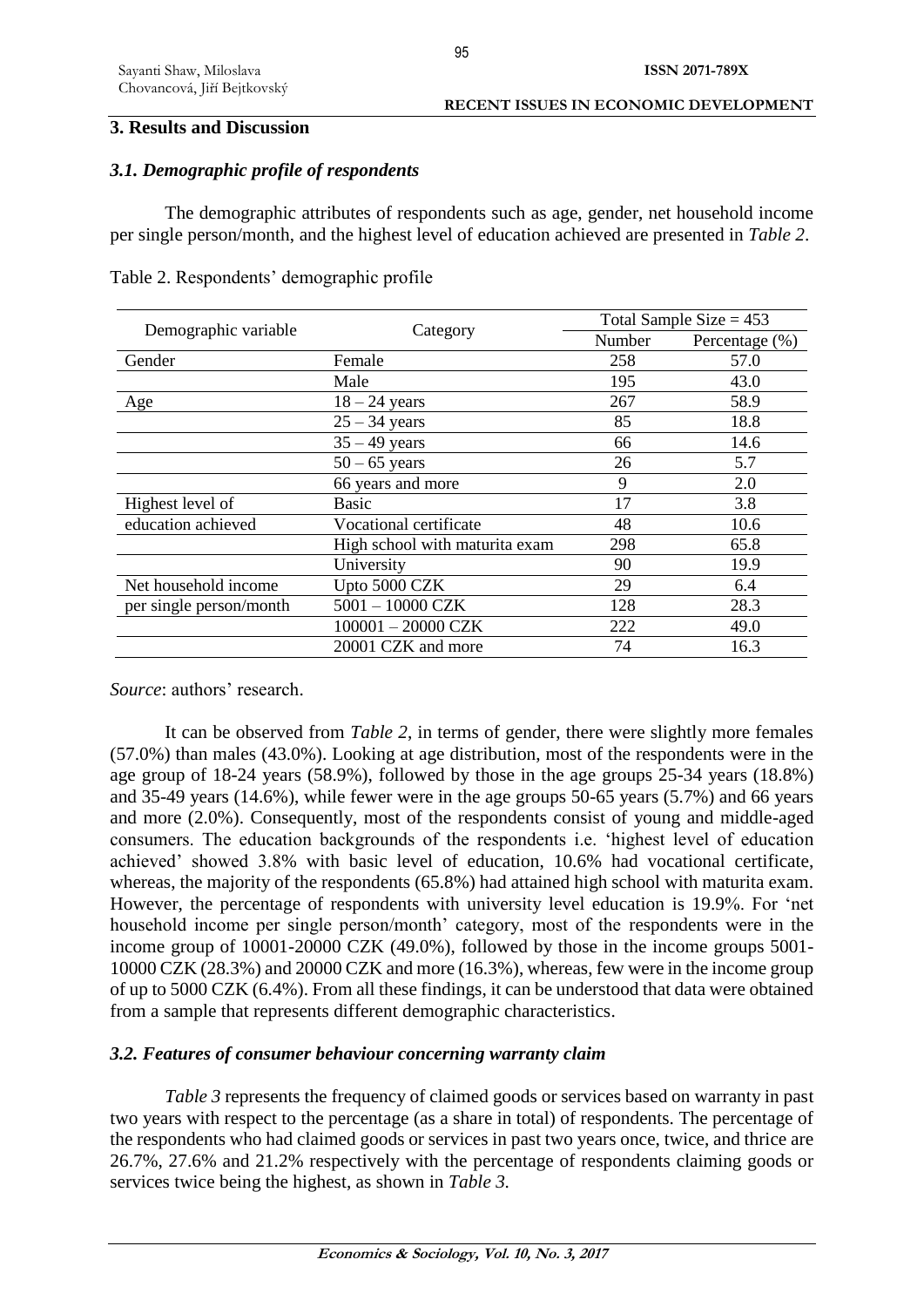This is followed by 15.0% of the respondents, who had claimed goods or services in past two years four times or more. Comparatively, there were few respondents (9.5%), who had not claimed any good or service in past two years' period.

Table 3. Frequency of claimed goods or services

| Frequency of claimed goods or services | Percentage $(\% )$ |
|----------------------------------------|--------------------|
| Never                                  | 9.5                |
| Once                                   | 26.7               |
| Twice                                  | 27.6               |
| Thrice                                 | 21 2               |
| Four times or more                     | 15 0               |

*Source*: authors' research.

The minimum value of goods for which the respondents would proceed for warranty claim, relating to the percentage (as a share in total) of respondents is presented in *Table 4*. From *Table 4*, the majority of the respondents (34.0%) would proceed for warranty claim when the minimum value of goods is 500 CZK. However, there were 31.3% of respondents, who would proceed for warranty claim without caring about the value of goods. Moreover, about 14.8%, and 12.1% of the respondents would proceed for warranty claim when minimum value of goods are 1000 CZK and 200 CZK respectively. Followed by few, i.e. 3.5% and 2.9% of the respondents, who would advance for warranty claim when minimum value of goods are 100 CZK and 1000 CZK respectively. In comparison, there were very few number of respondents, i.e., 0.4% of the respondents, who would not proceed for warranty claim regardless of the value.

Furthermore, there were 0.9% of respondents who for the category of 'the minimum value of goods for warranty claim' had chosen the other amount option, in place of those mentioned in the survey questionnaire.

| Minimum value           | Percentage (%) |
|-------------------------|----------------|
| Do not care about value | 31.3           |
| <b>100 CZK</b>          | 3.5            |
| <b>200 CZK</b>          | 12.1           |
| <b>500 CZK</b>          | 34.0           |
| 1000 CZK                | 14.8           |
| <b>2000 CZK</b>         | 2.9            |
| Other amount            | 0.9            |
| Goods not claimed       |                |

Table 4. Minimum value of goods

*Source*: authors' research.

*Table 5* describes the 'source of information about the warranty claim procedure' category in relation to the number of respondents. In this category, respondents were allowed to choose more than one option. When respondents would like to find information about the warranty claim procedure, most of them  $(N = 371)$  would take the help of internet, which is the most popular option among the respondents, as observed from *Table 5*. This is followed by the respondents ( $N = 183$ ) who would like to rely on their family, friends or relatives' experiences in order to get information about the warranty claim procedure. Legislation and print appear to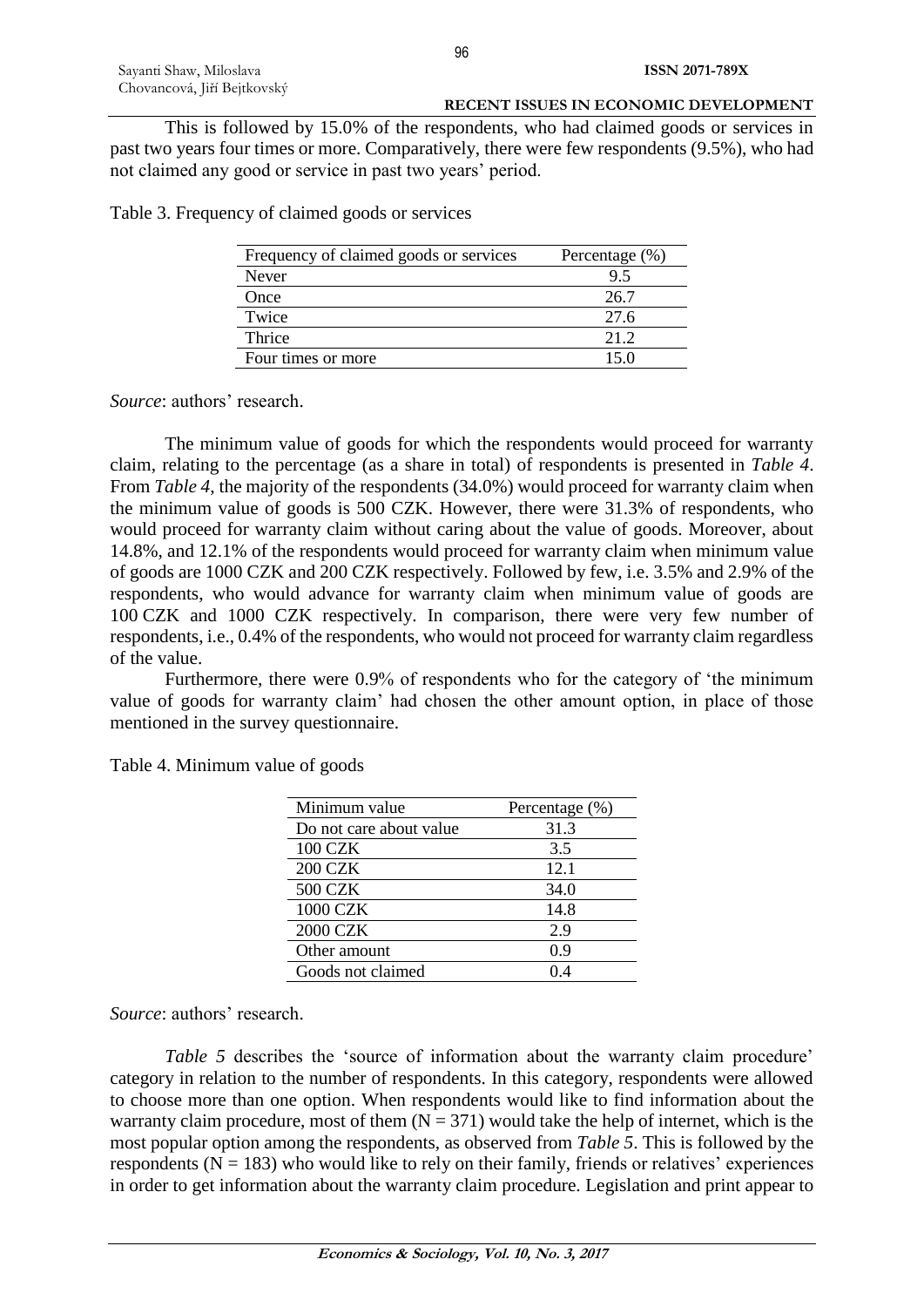be less important, with number of respondents choosing these options being 57 and 27 respectively. Chosen by only 4 respondents, the least important option in the category of 'source of information about the warranty claim procedure' is others.

Table 5. Source of information about the claim procedure

| Source of Information                     | Frequency $(N)$ |
|-------------------------------------------|-----------------|
| Internet                                  | 371             |
| Print                                     | 27              |
| Family, friends or relatives' experiences | 183             |
| Legislation                               |                 |
| Others                                    |                 |

*Source*: authors' research.

*Table 6* shows preferred mode for warranty claim settlement relating to the percentage (as a share in total) of respondents. According to *Table 6*, the majority of the respondents (64.9%) would prefer money back during warranty claim settlements. In addition, 21.6% of the respondents, would prefer exchange of goods for new ones. However, about 8.2% and 5.3% of the respondents would prefer repair of goods and exchange of goods for different goods respectively.

Table 6. Preferred mode for claim settlement

| Preferred Mode            | Percentage (%) |
|---------------------------|----------------|
| Money back                | 64.9           |
| Exchange of goods for new | 21.6           |
| Repair goods              | 89             |
| Exchange for different    | 53             |

*Source*: authors' research.

### *3.3. Relationship between demographic attributes and consumer satisfaction with warranty claim procedure*

According to the reliability analysis, the Cronbach's alpha value (0.741) suggests that five scale items used to measure consumer satisfaction with warranty claim procedure had acceptable and reliable internal consistency.

ANOVA was used to analyse the relationship between demographic characteristics (like age, net household income per single person /month, and the highest level of education achieved) and consumer satisfaction with warranty claim procedure. Whereas, independentsamples t-test was used to analyse the relationship between gender and consumer satisfaction with warranty claim procedure. The results of ANOVA are shown in *Table 7*.

Table 7. Results of one-way analysis of variance (ANOVA)

| Hypothesis | F value | p value | Results  |
|------------|---------|---------|----------|
| Age        | 6.612   | ≤0.05   | Rejected |
| Education  |         | < 0.05  | Rejected |
| Income     | ) 064   | >0.05   | Accepted |

*Source*: authors' research.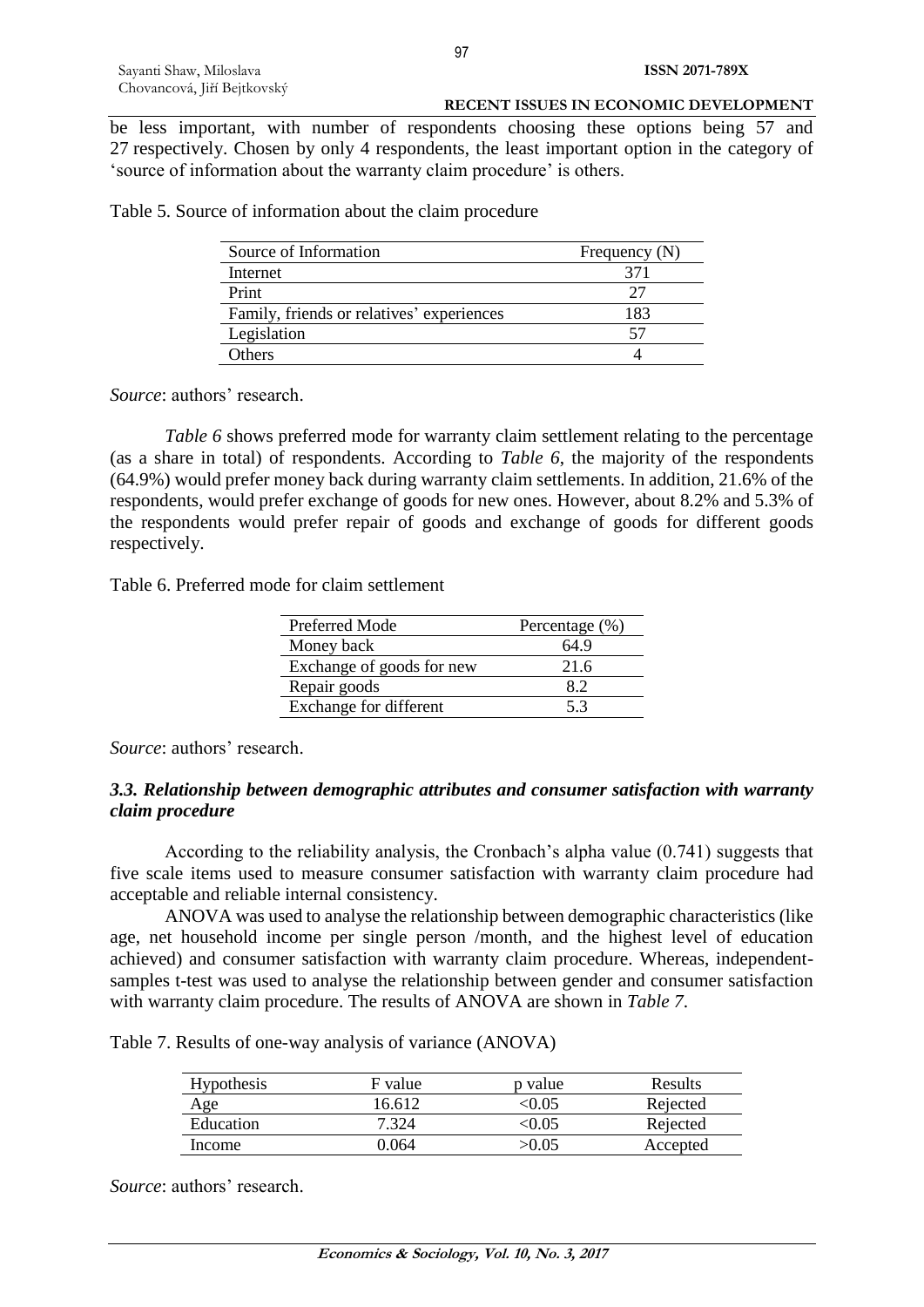ANOVA was conducted to determine if consumer satisfaction with warranty claim procedure was different for different age groups. *Table 7* shows  $F = 16.612$  and  $p < 0.05$ . This reveals that according to age groups, the group means are statistically significantly different at the level of 0.05 in the case of consumer satisfaction with warranty claim procedure. It indicates that hypothesis (H1) is rejected. Therefore, it can be considered that there is a significant difference in consumer satisfaction with warranty claim procedure with respect to age. It has been observed that younger Czech consumers are more satisfied with warranty claim procedure than aged consumers. One of the possible reasons for the finding is that younger respondents may be well aware of the warranty claim procedure from media – advertisements, cautious and sensitive towards a purchase.

ANOVA was run to determine if consumer satisfaction with warranty claim procedure was different for different level of education achieved. *Table 7* presents  $F = 7.324$  and  $p < 0.05$ . This means that according to the highest level of education achieved groups, the group means are statistically significantly different at the level of 0.05 in the case of consumer satisfaction with warranty claim procedure. It implies that hypothesis (H2) is rejected. Thus, it can be considered that there is a significant difference in consumer satisfaction with warranty claim procedure with respect to highest level of education achieved. It has been observed that Czech consumers with a higher education level are less likely to be satisfied with warranty claim procedure. A possible explanation for the finding is that consumers with higher education level may be less responsive to warranty claim procedure and do not find it worth of time and effort.

ANOVA was conducted to determine if consumer satisfaction with warranty claim procedure was different for different 'net household income per single person /month' groups. *Table 7* shows  $F = 0.064$  and  $p > 0.05$ . This reveals that according to 'net household income per single person /month' groups, the group means are not statistically significantly different at the level of 0.05 in the case of consumer satisfaction with warranty claim procedure. It indicates that hypothesis (H3) is accepted. Therefore, it can be considered that there is no significant difference in consumer satisfaction with warranty claim procedure with respect to net household income per single person /month. In other words, for Czech consumers, there is no difference among customers having different 'net household income per single person /month' with regard to consumer satisfaction with warranty claim procedure. One of the possible reasons for the finding is that consumers in the Czech Republic belonging to any income groups can claim the warranty for purchases (within warranty period) without any difficulty as there is no (monetary) cost of claiming the warranty.

Table 8. Results of independent-samples t-test

| Hypothesis | value | value | Results  |
|------------|-------|-------|----------|
| Gender     | ).896 | 0.05  | Accepted |

*Source*: authors' research.

The results of independent-samples t-test are shown in *Table 8*. An independent-samples t-test was run to determine if there were differences in consumer satisfaction with warranty claim procedure between females and males. *Table 8* shows  $t = -0.896$  and  $p > 0.05$ . This means that there is statistically no significant difference (at the level of 0.05) in consumer satisfaction with warranty claim procedure between females and males. It implies that hypothesis (H4) is accepted. Thus, it can be considered that there is no significant difference in consumer satisfaction with warranty claim procedure with respect to gender. In other words, for Czech consumers, there is no difference between genders with regard to consumer satisfaction with warranty claim procedure. One of the possible explanations of the finding can be attributed to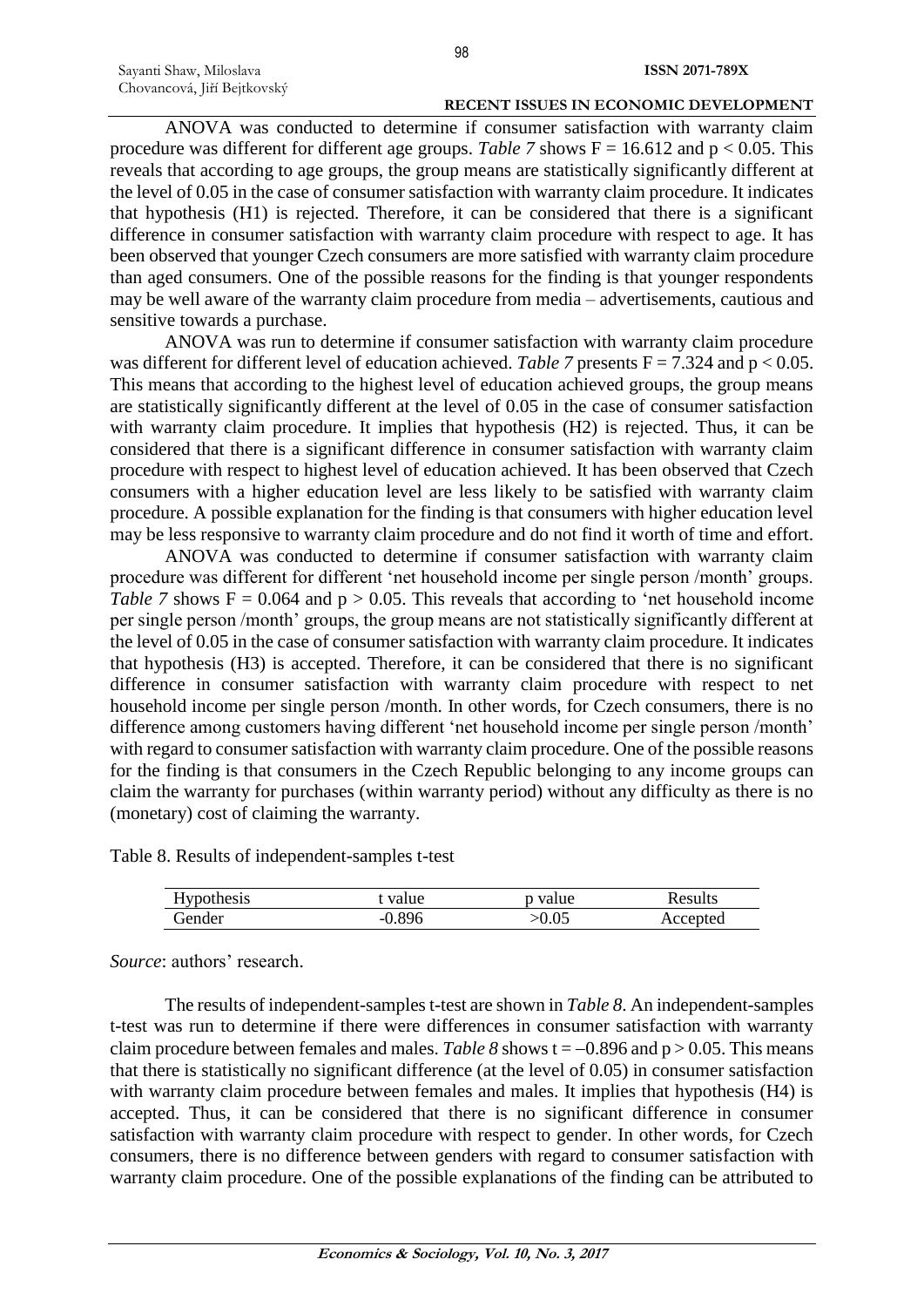the fact of equal exposure of knowledge and market for both male and female in the Czech Republic.

The results of this article will help management and marketing practitioners to formulate strategies for effective handling as well as management of consumers' warranty claims. In the context of our findings, young and lower education group consumers are more likely to be satisfied with warranty claim procedure. Hence, it is recommended to business entities to handle and resolve these consumers' warranty claims more sensitively, promptly and efficiently. With reference to our results, older and highly educated consumers are less likely to be satisfied with warranty claim procedure. Consequently, it is recommended to familiarise them with the effectiveness of warranty claim procedure and encourage them to seek redress and claim the warranty for purchases. To turn their dissatisfaction into satisfaction and earn their trustconfidence, their warranty claims issues should be treated more seriously and solved as quickly as possible. For a better understanding of consumers' warranty claims intentions and effective handling as well as management of those claims, the article suggests business organisations to consider their consumers' essential demographic characteristics and analyse them accordingly. Generalisations based on the findings of this research are limited and impact might not be same over European Union (EU).

#### **Conclusion**

In conclusion, the study program has provided information and insights on behaviour of Czech consumers concerning warranty claim. From the past two years' frequency of claimed goods or services based on warranty, it can be inferred that respondents have a positive tendency towards the warranty claim procedure. Interestingly, it was observed respondents purchasing a minimum value of 500 CZK would proceed for the warranty claim procedure. However, there was a good percentage of respondents who would proceed for the warranty claim procedure irrespective of the minimum amount of goods being purchased. Among the respondents, most of them would rely on internet and family, friends or relatives' experiences to acquire information about the warranty claim procedure. At the same time, it can be inferred, respondents would likely opt for the money back option apart from exchange of goods for new ones as preferred mode for settling warranty claims. Moreover, younger consumers tend to be more satisfied with warranty claim procedure whereas, with a higher education level consumers intend to be less likely who are satisfied with warranty claim procedure. For both gender and customers having different 'net household income per single person /month' categories, no difference was observed with regard to consumer satisfaction with warranty claim procedure. This study will be useful to marketing theories and practices in enterprises.

### **Acknowledgement**

Authors would like to thank the Faculty of Management and Economics at Tomas Bata University in Zlin. This work was supported by the Internal Grant Agency of Tomas Bata University in Zlin under project number IGA/FaME/2016/006.

### **References**

Andreasen, A. R. (1988). Consumer complaints and redress: What we know and what we don't know. *The frontier of research in the consumer interest*, *675*, 722.

Baker, T. L., Meyer, T., & Chebat, J.-C. (2013). Cultural impacts on felt and expressed emotions and third party complaint relationships. *Journal of Business Research*, *66*(7), 816-822.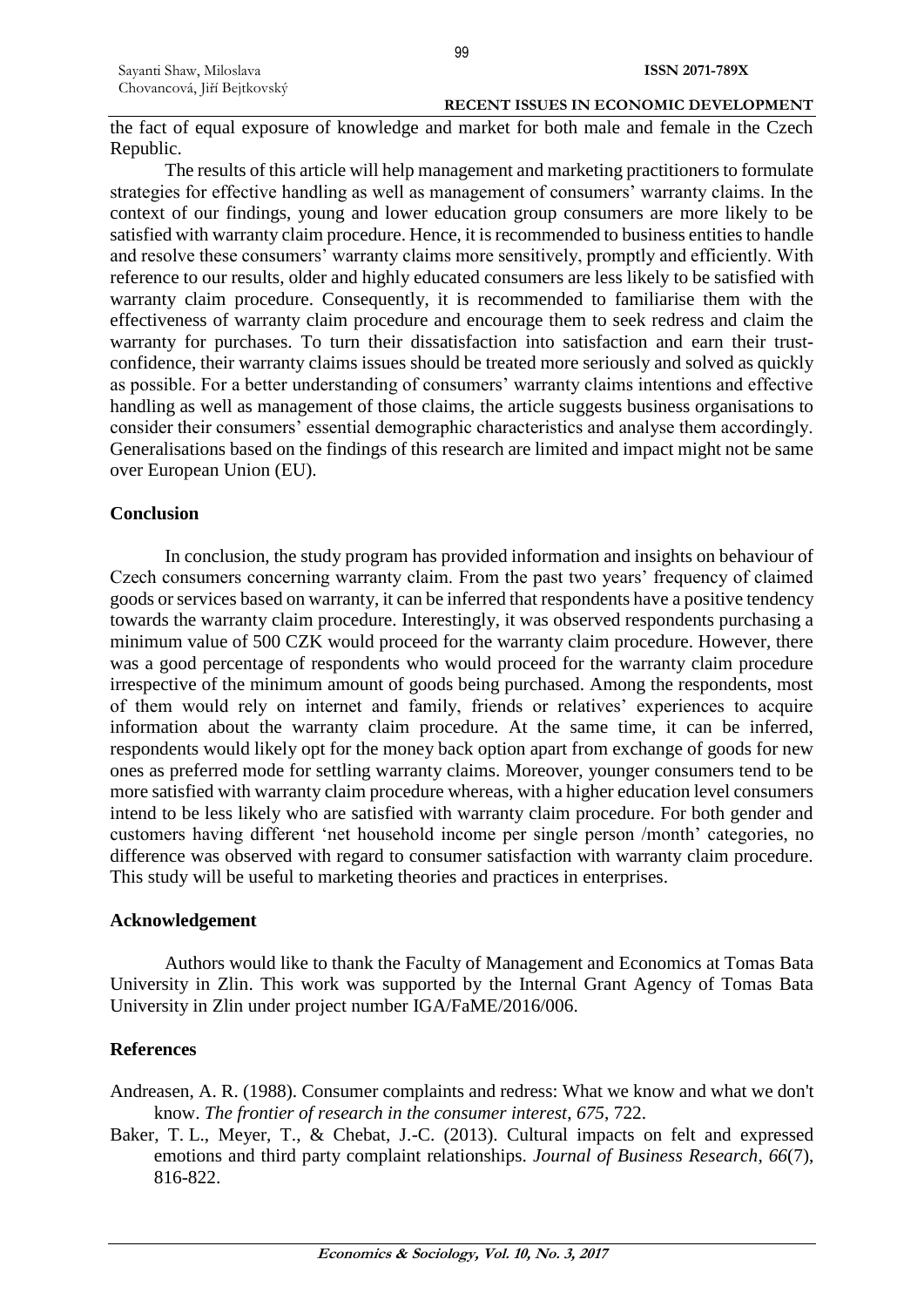- Boote, J. (1998). Towards a comprehensive taxonomy and model of consumer complaining behaviour. *Journal of Consumer Satisfaction, Dissatisfaction and Complaining Behavior*, *11*, 140-151.
- Broadbridge, A., & Marshall, J. (1995). Consumer complaint behaviour: the case of electrical goods. *International Journal of Retail & Distribution Management*, *23*(9), 8-18.
- Casado, A. B., Nicolau, J. L., & Mas, F. J. (2011). The harmful consequences of failed recoveries in the banking industry. *International Journal of Bank Marketing*, *29*(1), 32- 49.
- Chan, G. S. H., Hsiao, A. C.-H., & Lee, A. L. Y. (2016). Exploration of Customer Compliant Behavior toward Asain Full-Service Restaurants. *International Journal of Marketing Studies*, *8*(2), 46.
- Day, R. L. (1976). Collecting comprehensive consumer compliant data by survey research. *NA-Advances in Consumer Research Volume 03*.
- Day, R. L. (1977). Extending the concept of consumer satisfaction. *NA-Advances in Consumer Research Volume 04*.
- Ekinci, Y., Calderon, J., & Siala, H. (2016). Do personality traits predict'complaining'consumers? *International Journal of Business Environment*, *8*(1), 32-42.
- Garín-Muñoz, T., Pérez-Amaral, T., Gijón, C., & López, R. (2016). Consumer complaint behaviour in telecommunications: The case of mobile phone users in Spain. *Telecommunications Policy*, *40*(8), 804-820.
- Grougiou, V., & Pettigrew, S. (2009). Seniors' attitudes to voicing complaints: a qualitative study. *Journal of Marketing Management*, *25*(9-10), 987-1001.
- Hansen, T., Wilke, R., & Zaichkowsky, J. (2010). Managing consumer complaints: differences and similarities among heterogeneous retailers. *International Journal of Retail & Distribution Management*, *38*(1), 6-23.
- Haron, S., & Paim, L. (2008). How mature consumers handle unpleasant experience in the market. *Malaysian Journal of Consumer and Family Economics*, *11*, 85-94.
- Heung, V. C. (2000). Satisfaction levels of mainland Chinese travelers with Hong Kong hotel services. *International Journal of Contemporary Hospitality Management*, *12*(5), 308- 315.
- Heung, V. C., & Lam, T. (2003). Customer complaint behaviour towards hotel restaurant services. *International Journal of Contemporary Hospitality Management*, *15*(5), 283- 289.
- Hogarth, J. M., English, M., & Sharma, M. (2001). Consumer complaints and third parties: Determinants of consumer satisfaction with complaint resolution efforts. *Journal of Consumer Satisfaction, Dissatisfaction and Complaining Behavior*, *14*, 74.
- Horáková, M. (2015). Consumer Behavior of College Students in the Czech Republic. *Journal of Competitiveness*, *7*(4), 68-85. doi http://doi.org/10.7441/joc.2015.04.0
- Huppertz, J. W. (2003). An effort model of first-stage complaining behavior. *Journal of Consumer Satisfaction, Dissatisfaction and Complaining Behavior*, *16*, 132.
- Jacoby, J., & Jaccard, J. J. (1981). The sources, meaning, and validity of consumer complaint behavior: A psychological analysis. *Journal of retailing*.
- Jin, L. (2010). Determinants of customers' complaint intention: empirical study in the context of China's retail industry. *Nankai Business Review International*, *1*(1), 87-99.
- Kanousi, A. (2005). An empirical investigation of the role of culture on service recovery expectations. *Managing Service Quality: An International Journal*, *15*(1), 57-69.
- Keng, K. A., Richmond, D., & Han, S. (1995). Determinants of consumer complaint behaviour: a study of Singapore consumers. *Journal of International Consumer Marketing*, *8*(2), 59- 76.